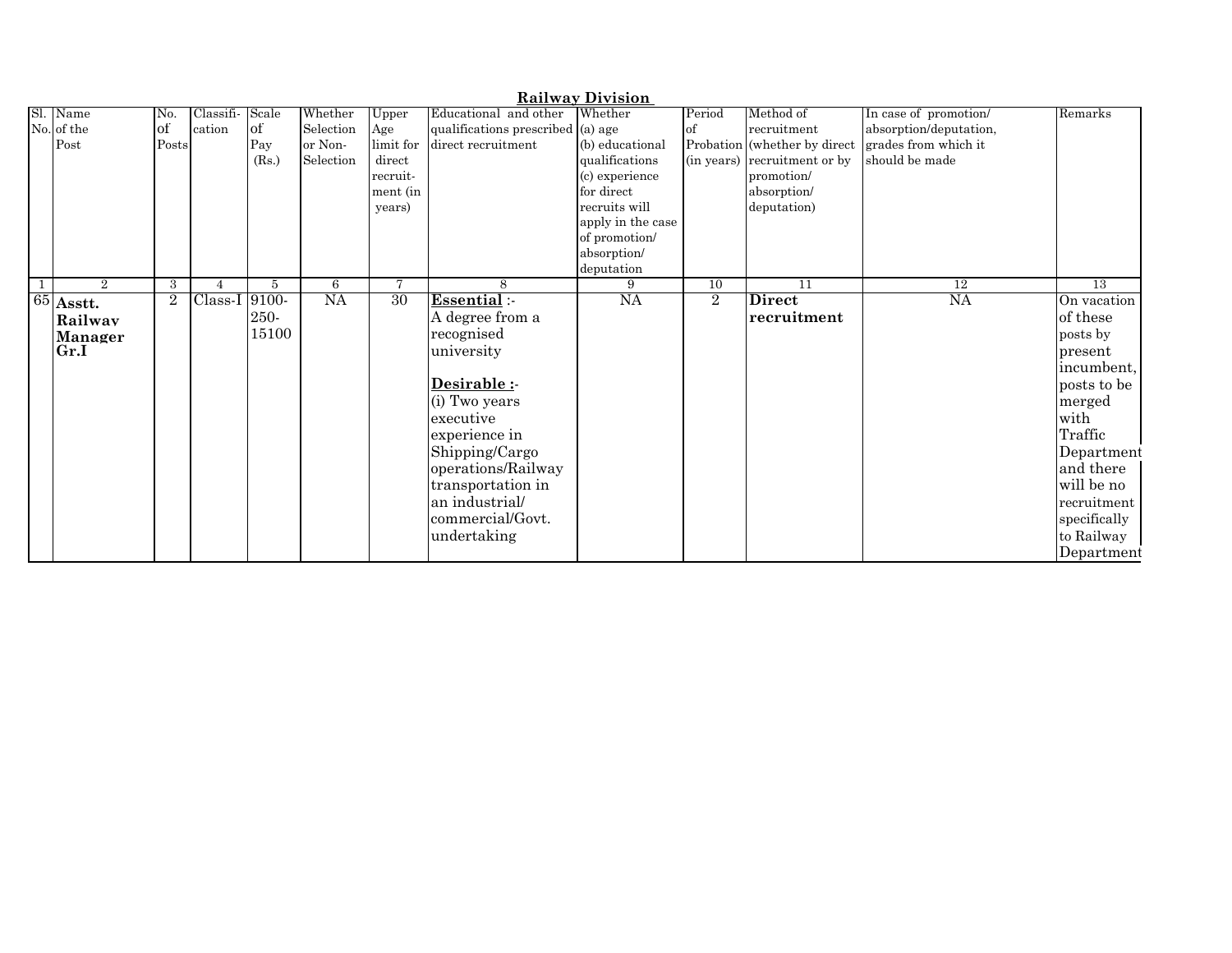|                 | $\mathbf{a}$ |           |       |                 |    |                      |                                 | 9              | 10             | 11            | 12                           | 13          |
|-----------------|--------------|-----------|-------|-----------------|----|----------------------|---------------------------------|----------------|----------------|---------------|------------------------------|-------------|
| $66$ Sr. Asstt. |              | $Class-I$ |       | 10750-Selection | 35 | Essential:           | (a)                             | N <sub>0</sub> | $\overline{2}$ | By promotion  | <b>Promotion</b> from Asstt. | On          |
| Railway         |              |           | 300-  |                 |    | (i) A degree from a  |                                 |                |                | failing which | Railway Manger Gr.I in       | vacation    |
| Manager         |              |           | 16750 |                 |    | recognised           | $(b)$ Yes                       |                |                |               | the scale of pay of          | of posts    |
|                 |              |           |       |                 |    | university.          |                                 |                |                | By absorption | Rs.9100-15100 with 5         | after all   |
|                 |              |           |       |                 |    |                      | No<br>$\left( \text{c} \right)$ |                |                | failing both  | years regular service in     | present     |
|                 |              |           |       |                 |    | (ii) Five years      |                                 |                |                |               | the grade, failing which     | officers of |
|                 |              |           |       |                 |    | executive            |                                 |                |                | By direct     | from Asstt. Traffic Manager, | the dept.   |
|                 |              |           |       |                 |    | experience in        |                                 |                |                | recruitment.  | Gr.I in the scale of pay of  | promoted/   |
|                 |              |           |       |                 |    | shipping/cargo       |                                 |                |                |               | Rs.9100-15100 with 5         | retired,    |
|                 |              |           |       |                 |    | operations/          |                                 |                |                |               | years regular service in     | post will   |
|                 |              |           |       |                 |    | railway              |                                 |                |                |               | the grade in the Traffic     | stand       |
|                 |              |           |       |                 |    | transportation in    |                                 |                |                |               | Department.                  | merged      |
|                 |              |           |       |                 |    | executive cadre in a |                                 |                |                |               |                              | with        |
|                 |              |           |       |                 |    | industrial/          |                                 |                |                |               | Absorption/deputation        | Traffic     |
|                 |              |           |       |                 |    | commercial/          |                                 |                |                |               | will be of officer holding   | Dept.       |
|                 |              |           |       |                 |    | Govt.undertaking     |                                 |                |                |               | analogous post or post of    |             |
|                 |              |           |       |                 |    |                      |                                 |                |                |               | Asstt. Railway Manager       |             |
|                 |              |           |       |                 |    |                      |                                 |                |                |               | Gr.I in the scale of         |             |
|                 |              |           |       |                 |    |                      |                                 |                |                |               | Rs.9100-15100 with 5         |             |
|                 |              |           |       |                 |    |                      |                                 |                |                |               | years regular service in     |             |
|                 |              |           |       |                 |    |                      |                                 |                |                |               | the grade in a Major Port    |             |
|                 |              |           |       |                 |    |                      |                                 |                |                |               | Trust.                       |             |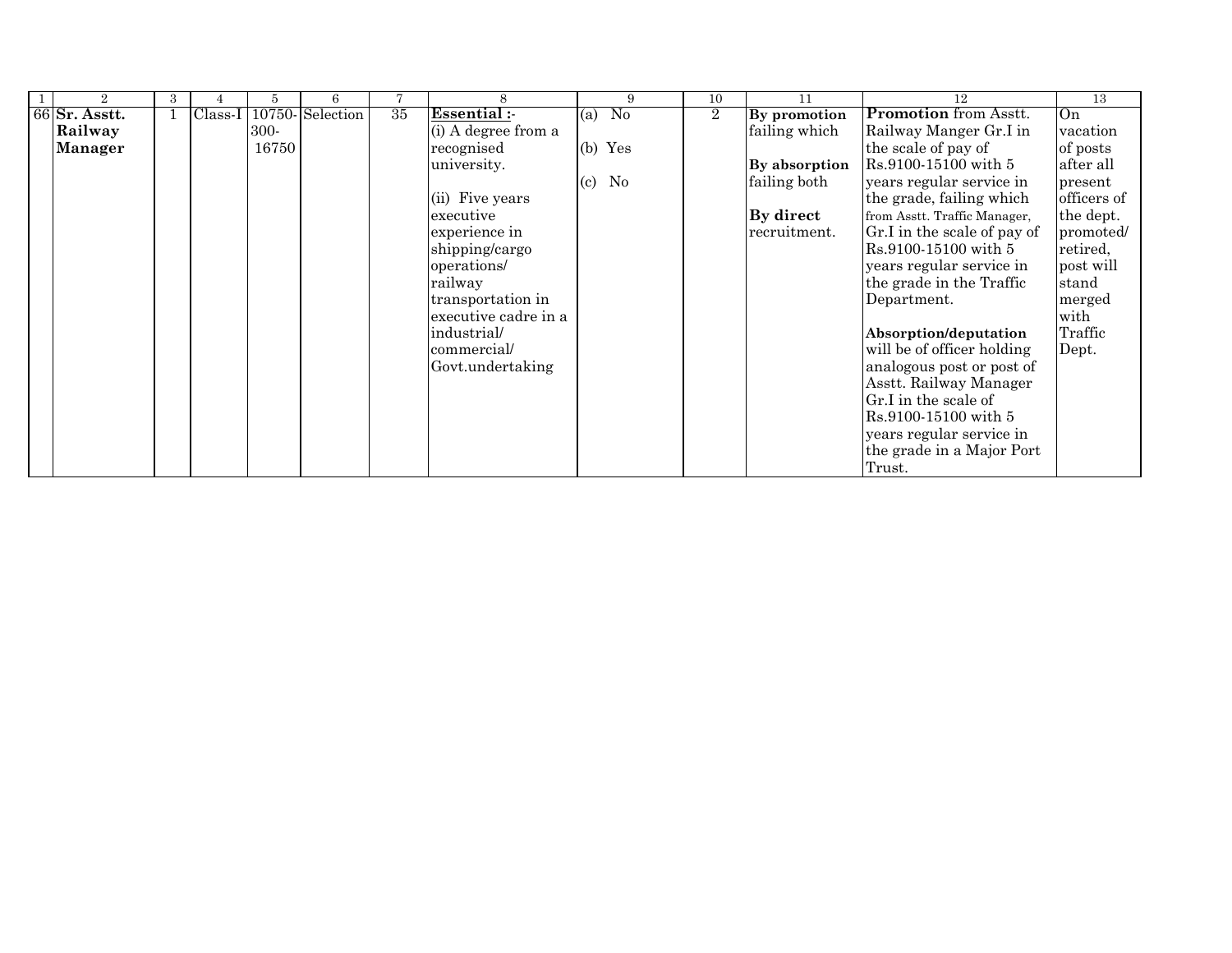| -1 | $\overline{2}$ | 3 | 4       | 5     | 6               | $\tau$ | 8                    |     | 9        | 10             | $\overline{11}$     | 12                          | 13         |
|----|----------------|---|---------|-------|-----------------|--------|----------------------|-----|----------|----------------|---------------------|-----------------------------|------------|
|    | 67 Deputy      |   | Class-I |       | 13000 Selection | 40     | <b>Essential:-</b>   | (a) | No       | $\overline{2}$ | <b>By Promotion</b> | Promotion from Sr. Asstt.   | On         |
|    | Railway        |   |         | 350   |                 |        | (i) A degree from a  |     |          |                | failing which       | Railway Manager in the      | vacation   |
|    | <b>Manager</b> |   |         | 18250 |                 |        | recognised           | (b) | Yes      |                |                     | scale of pay of             | of post    |
|    |                |   |         |       |                 |        | university.          |     |          |                | by absorption/      | Rs.10750-16750 with 4       | after all  |
|    |                |   |         |       |                 |        |                      | (c) | $\rm No$ |                | deputation,         | years regular service in    | present    |
|    |                |   |         |       |                 |        | (ii) Nine years      |     |          |                | failing both        | the grade failing which     | officers   |
|    |                |   |         |       |                 |        | executive            |     |          |                |                     | Sr. Asstt. Railway          | of dept.   |
|    |                |   |         |       |                 |        | experience in        |     |          |                | by direct           | Manager in the scale of     | promoted/  |
|    |                |   |         |       |                 |        | shipping/cargo       |     |          |                | recruitment.        | pay of Rs.10750-16750       | retired,   |
|    |                |   |         |       |                 |        | operations/          |     |          |                |                     | with two years regular      | posts will |
|    |                |   |         |       |                 |        | railway              |     |          |                |                     | service in the grade and a  | stand      |
|    |                |   |         |       |                 |        | transportation in    |     |          |                |                     | combined regular service    | merged     |
|    |                |   |         |       |                 |        | executive cadre in a |     |          |                |                     | of 9 years in the scales of | with       |
|    |                |   |         |       |                 |        | industrial/          |     |          |                |                     | pay of Rs.10750-16750       | Traffic    |
|    |                |   |         |       |                 |        | commercial/          |     |          |                |                     | and Rs.9100-15100 in the    | Dept.      |
|    |                |   |         |       |                 |        | Govt.undertaking     |     |          |                |                     | Railway Department.         |            |
|    |                |   |         |       |                 |        |                      |     |          |                |                     | failing which               |            |
|    |                |   |         |       |                 |        |                      |     |          |                |                     | from Sr. Asstt.             |            |
|    |                |   |         |       |                 |        |                      |     |          |                |                     | Traffic Manager in the      |            |
|    |                |   |         |       |                 |        |                      |     |          |                |                     | scale of pay of Rs.10750-   |            |
|    |                |   |         |       |                 |        |                      |     |          |                |                     | $16750$ with $4$ years      |            |
|    |                |   |         |       |                 |        |                      |     |          |                |                     | regular service in the      |            |
|    |                |   |         |       |                 |        |                      |     |          |                |                     | grade in the Traffic        |            |
|    |                |   |         |       |                 |        |                      |     |          |                |                     | Department.                 |            |
|    |                |   |         |       |                 |        |                      |     |          |                |                     |                             |            |
|    |                |   |         |       |                 |        |                      |     |          |                |                     | Absorption/deputation       |            |
|    |                |   |         |       |                 |        |                      |     |          |                |                     | will be of Officers holding |            |
|    |                |   |         |       |                 |        |                      |     |          |                |                     | analogous posts or post of  |            |
|    |                |   |         |       |                 |        |                      |     |          |                |                     | Sr. Railway Manager in      |            |
|    |                |   |         |       |                 |        |                      |     |          |                |                     | the scale of pay of         |            |
|    |                |   |         |       |                 |        |                      |     |          |                |                     | Rs.10750-16750 with 4       |            |
|    |                |   |         |       |                 |        |                      |     |          |                |                     | years regular service in    |            |
|    |                |   |         |       |                 |        |                      |     |          |                |                     | the grade in a Major Port   |            |
|    |                |   |         |       |                 |        |                      |     |          |                |                     | Trust.                      |            |